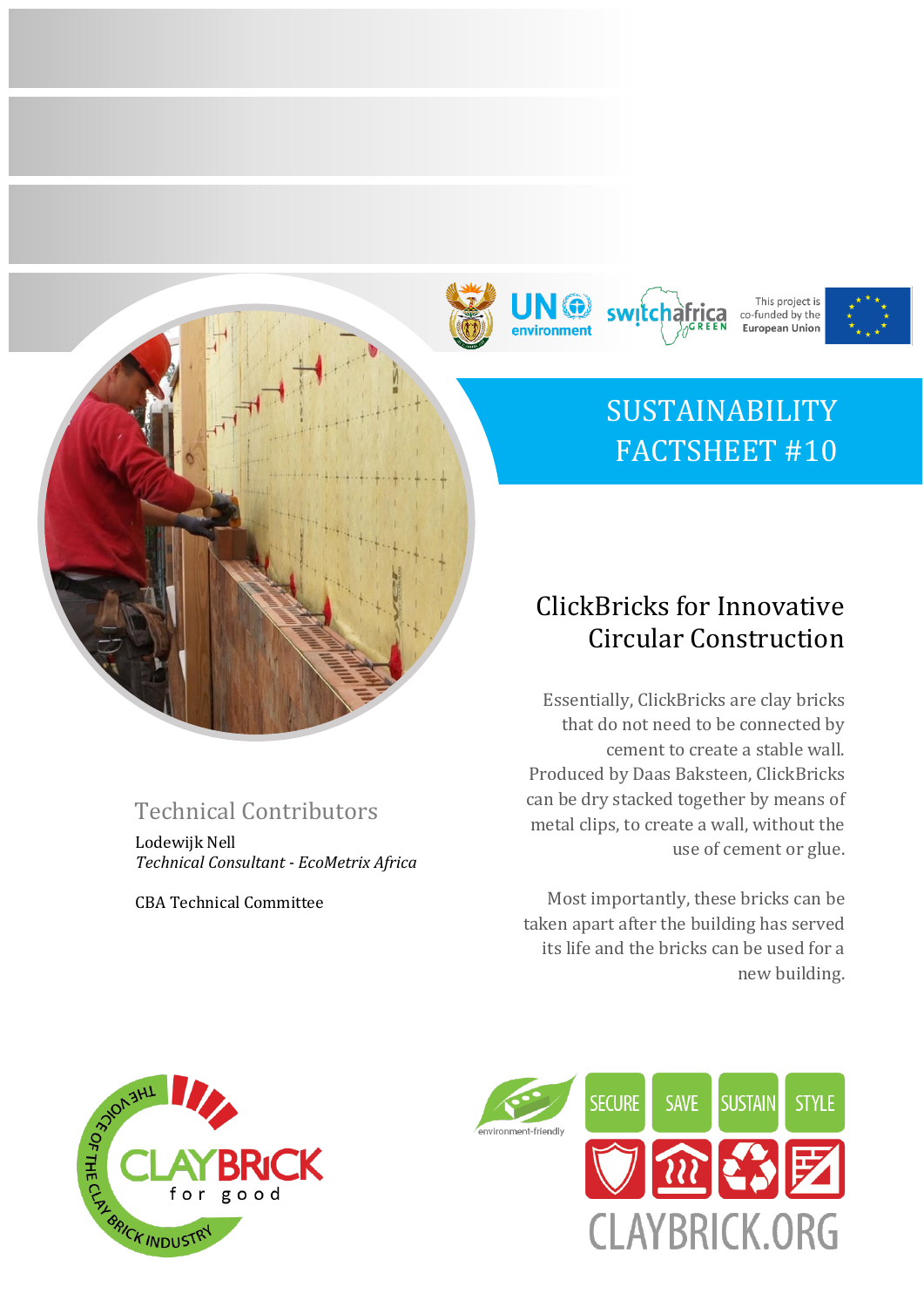

# WHAT ARE CLICKBRICKS?

ClickBricks can be dry stacked together by means of metal clips, to create a wall without the use of cement or mortar. The ClickBrick concept was developed by Daas Baksteen for aesthetic reasons (to remove the visible mortar lines between bricks), but it soon became apparent that the concept also allowed for the direct re-use of clay bricks, and an innovative way to minimise construction waste.

The Daas ClickBrick is a wirecut facing brick made by extrusion. The bricks are custom milled and grooved to size after being fired in the kiln, resulting in the exact shape and size, with a tolerance of less than +/- 0.1 mm on the quoted height. The resulting built finish of the external wall is very smooth and clean, requiring little or no maintenance.. The bricks have a length of 238 mm, which results in open head joints of approximately 2 mm.



*Figure1: Stainless Steel Clamping Bracket for Mechanical Anchoring brick layers*



*Figure 2: Bricks are shaped to interlock*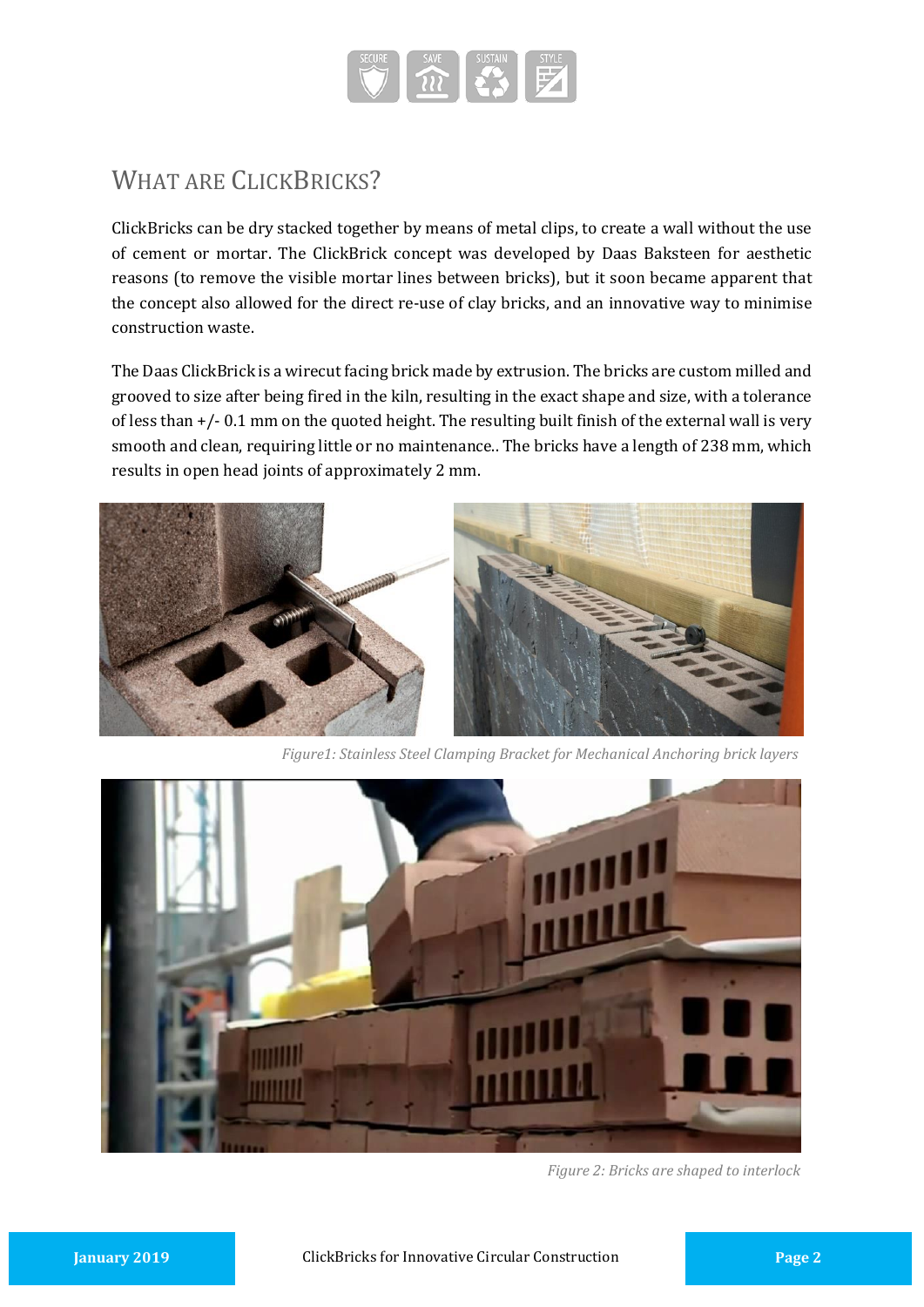

The bricks have grooves in the two bed faces parallel to the wall. Metal clips can be placed in the grooves for connecting the bricks and for connecting the wall ties. The grooves are positioned at a fixed position in relation to the face of the bricks.

A wall can be built cleanly, without mechanical or electrical tools. By simply unstacking the bricks, they can immediately be reused elsewhere. Here too no mechanical demolition tools are required and no VOC's are released.

## BENEFITS OF CLICKBRICKS *Simplicity*

ClickBricks are simply snapped together, without the use of mortar or glue. The method does not require any additional special techniques to be used in wall construction and no special expertise or qualifications are required for using ClickBricks.

#### *Weather Independent*

Unlike traditional brickwork with a mortar joint, ClickBricks are not weather dependent and can be used for building construction all year round, thereby avoiding expensive on-site delays.

#### *Faster Construction*

Walls made up of Click Bricks are seven times quicker to construct than traditional brickwork, as no mortar is used in the process.

#### *Reusable*

The ClickBrick structure can be taken down and reused at any time in the future.

#### *Unique Design*

Removing the mortar joint from brickwork enables for the creation of entirely unique building facade designs.

#### *Stronger Walls*

The pressure and tensile force on a traditional brick wall is anything up to 30kg. On a ClickBrick wall, it is up to 60kg.

#### *Wide Brick Range*

ClickBricks are available in a wide range of brickwork finishes and colours